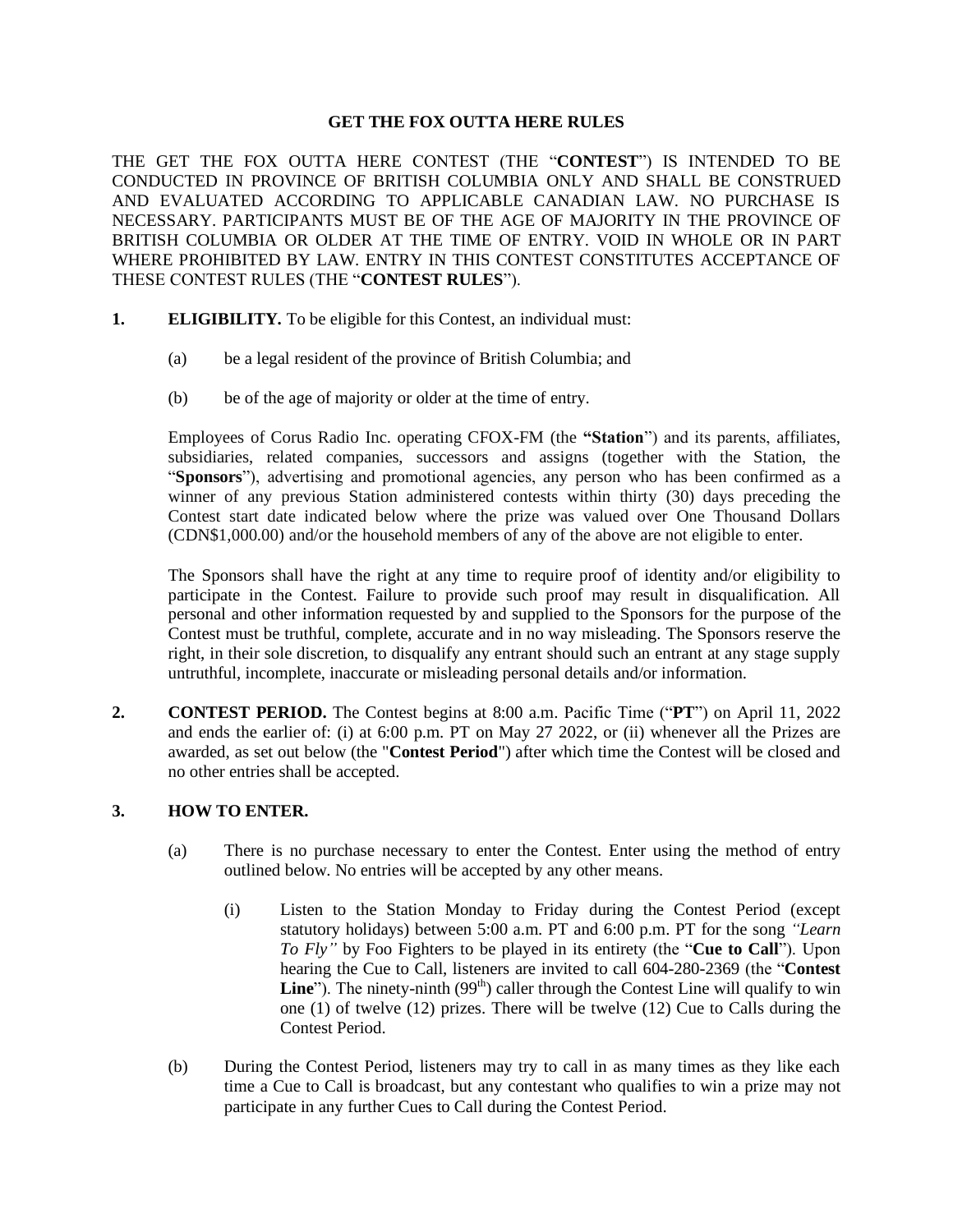- (c) All entries become the sole property of the Sponsors and will not be returned for any reason. Entries must be received no later than the end of the Contest Period. Entries will be declared invalid if they are late, illegible, incomplete, damaged, irregular, mutilated, forged, garbled or mechanically or electronically reproduced. Unless otherwise set out herein, no communication or correspondence will be exchanged with entrants except with those selected as a potential winner.
- (d) Streaming listeners may be listening to a delayed stream of the radio signal, which may vary depending on the device on which you are listening and the speed of the internet connection. Sponsors recommend turning on a radio to the Station for the Cue to Call. Sponsors assume no liability for entrants not making timely phone calls to the Station due to delays in the streamed signal.
- (e) If the telephone connection between the Station announcer and an entrant is not clear, such that the announcer and/or entrant cannot hear each other or the entrant is disconnected, that entrant may, in the sole discretion of the Sponsors, be disqualified and the Releasees (defined below) will not be liable in any way.

## **4. PRIZES.**

- (a) **Prizes.** There are twelve (12) prizes ("**Prizes**" each a "**Prize**") available to be won by the Prize winners ("**Winners**"; each, a "**Winner**") each consisting of five thousand Canadian dollars (CDN \$5,000.00).
- (b) Winners are not entitled to monetary difference between actual Prize value and stated approximate Prize value, if any.
- (c) The Sponsors and/or the Sponsors' representatives will contact the Winners to coordinate the provision of the Prizes within five (5) business days once such Winners have been successfully contacted and notified of his/her Prize and fulfilled the requirements set out herein.

# **5. PRIZE CONDITIONS.**

- (a) Winners will be responsible for all incidental costs and expenses not explicitly included in the Prizes.
- (b) Prizes must be accepted as awarded and cannot be transferred, assigned, substituted or redeemed for cash, except at the sole discretion of the Sponsors. Any unused, unclaimed or declined portion of a Prize will be forfeited, have no cash value and the Sponsors shall have no obligation to provide either an alternative or value-in-kind. The Sponsors reserve the right, in their sole discretion, to substitute a prize of equal or greater value if a Prize (or any portion thereof) cannot be awarded for any reason.
- (c) Shipped Prizes shall not be insured and the Sponsors shall not assume any liability for lost, damaged or misdirected Prizes.

### **6. WINNER SELECTION.**

(a) Each entrant shall be eligible to win only one (1) Prize. Before being declared a Winner,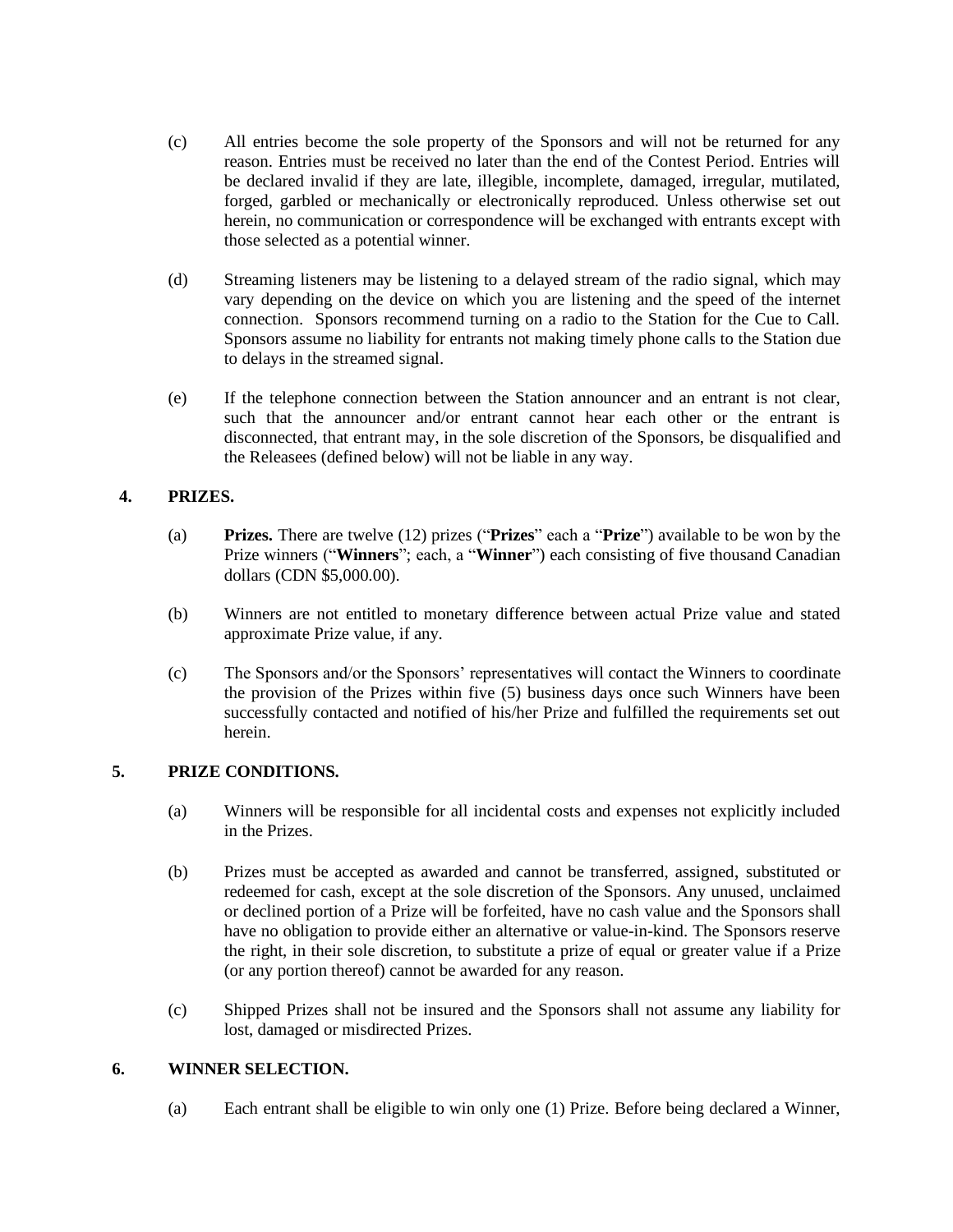the selected entrant shall be required to correctly answer, without assistance of any kind, whether mechanical or otherwise, a time-limited, mathematical skill-testing question to be administered during a pre-arranged telephone call or by e-mail, to comply with the Contest Rules and sign and return the Release (described below).

- (b) The odds of being selected as a potential winner are dependent upon the total number of people who call the Contest Line during a Cue to Call.
- (c) EACH SELECTED ENTRANT WILL BE NOTIFIED BY TELEPHONE OR E-MAIL NO LATER THAN TWO (2) DAYS AFTER BEING CONFIRMED AS A POTENTIAL WINNER AND MUST RESPOND WITHIN TWO (2) BUSINESS DAYS OF NOTIFICATION. Upon notification, the selected entrant must respond by telephone or email (as specified in the notification) to the contact number or e-mail address provided no later than the indicated deadline set out in the Contest Rules and/or the notification. If the selected entrant does not respond accordingly, he/she will be disqualified and will not receive a Prize and another entrant may be selected in the Sponsors' sole discretion until such time as an entrant satisfies the terms set out herein. The Sponsors are not responsible for the failure for any reason whatsoever of a selected entrant to receive notification or for the Sponsors to receive a selected entrant's response.
- (d) If, as a result of an error relating to the entry process, drawing or any other aspect of the Contest, there are more selected entrants than contemplated in these Contest Rules, there will be a random draw amongst all eligible Prize claimants after the Contest's closing date to award the correct number of Prizes.
- **7. RELEASE.** Winners will be required to execute a legal agreement and release ("**Release**") that confirms Winners': (i) eligibility for the Contest and compliance with these Contest Rules; (ii) acceptance of the Prize as offered; (iii) release of each of the Sponsors and their respective parent companies, subsidiaries, affiliates and/or related companies and each of their employees, directors, officers, suppliers, agents, sponsors, administrators, licensees, representatives, advertising, media buying and promotional agencies (collectively, the "**Releasees**") from any and all liability for any loss, harm, damages, cost or expense arising out of participation in the Contest, participation in any Contest-related activity or the acceptance, use, or misuse of any Prize, including but not limited to costs, injuries, losses related to personal injuries, death, damage to, loss or destruction of property, rights of publicity or privacy, defamation, or portrayal in a false light, or from any and all claims of third parties arising therefrom; and (iv) grant to the Sponsors of the unrestricted right, in the Sponsors' collective or individual discretion, to produce, reproduce, display, publish, convert, post, serve, broadcast, communicate by telecommunication, exhibit, distribute, adapt and otherwise use or re-use the Winner's name, statements, image, likeness, voice and biography in any and all media now known or hereafter devised, in connection with the Contest and the promotion and exploitation thereof. The executed Release must be returned within two (2) business days of the date indicated on the accompanying letter of notification or the verification as a Winner or the selected entrant will be disqualified and the Prize forfeited.
- **8. INDEMNIFICATION BY ENTRANT.** By entering the Contest, each entrant releases and holds Releasees harmless from any and all liability for any injuries, loss or damage of any kind to the entrant or any other person, including personal injury, exposure to the COVID-19 virus, death, or property damage, resulting in whole or in part, directly or indirectly, from: (a) their participation in the Contest or any Contest-related activity; (b) the acceptance, use, or misuse of any Prize; or (c) any breach of the Contest Rules. Each entrant agrees to fully indemnify Releasees from any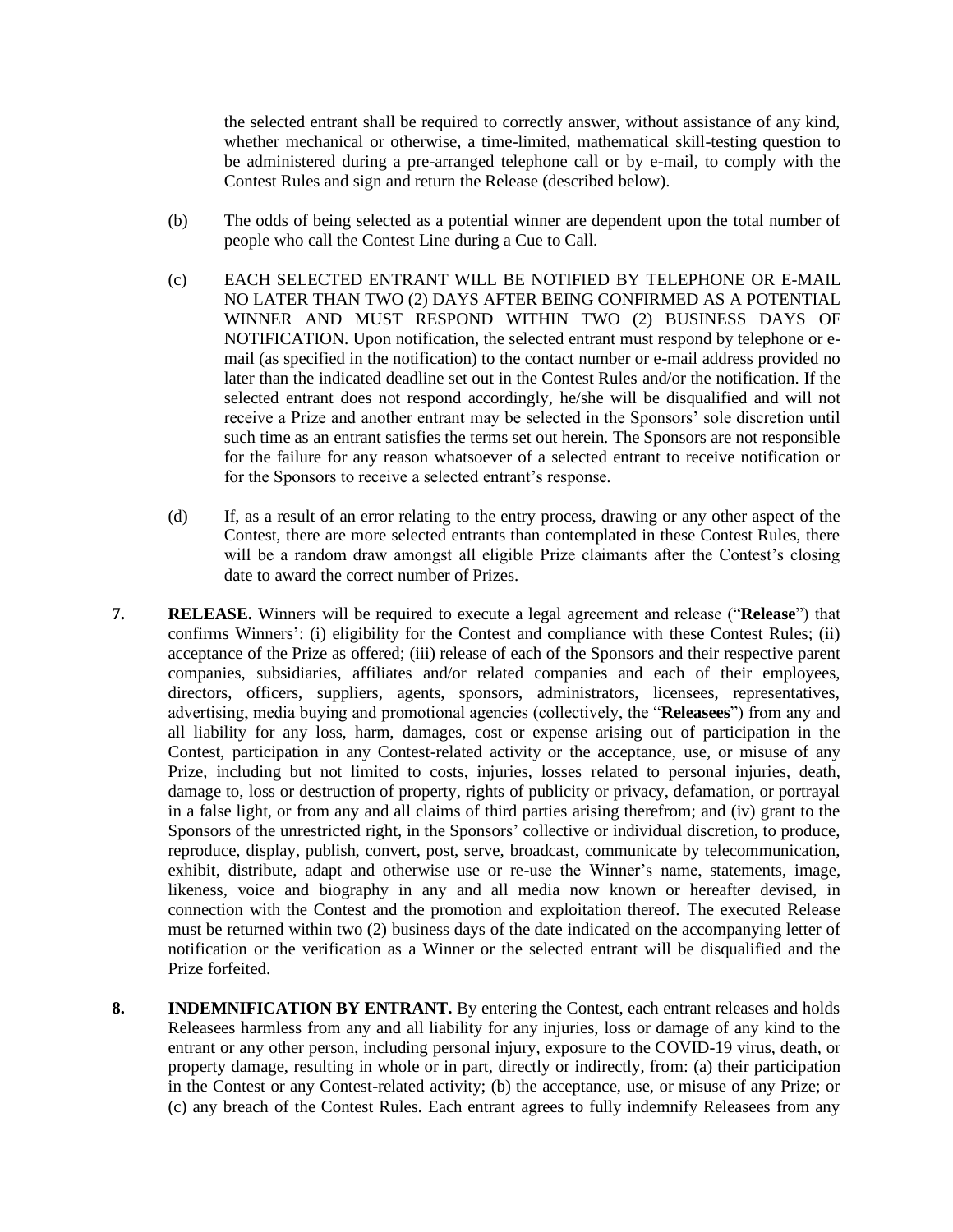and all claims by third parties relating to the entrant's participation in the Contest, without limitation.

- **9. LIMITATION OF LIABILITY.** The Sponsors assume no responsibility or liability for lost, late, unintelligible/illegible, falsified, damaged, misdirected or incomplete entries, notifications, responses, replies or any Release, or for any telephone, hardware or technical malfunctions that may occur, including but not limited to malfunctions that may affect the transmission or nontransmission of an entry. The Sponsors are not responsible for any incorrect or inaccurate information, whether caused by any of the equipment or programming associated with or utilized in the Contest or by any technical or human error which may occur in the administration of the Contest. The Sponsors assume no responsibility for any error, omission, interruption, deletion, defect, delay in operation or transmission, communications line failure, theft or destruction or unauthorized access to, or alteration of, entries. The Sponsors assume no responsibility or liability in the event that the Contest cannot be conducted as planned for any reason, including those reasons beyond the control of the Sponsors, such as tampering, unauthorized intervention, fraud, technical failures, or corruption of the administration, security, fairness, integrity or proper conduct of this Contest.
- **10. CONDUCT.** By participating in the Contest, each entrant is deemed to have executed and agrees to be bound by the Contest Rules, which will be posted at <https://cfox.com/> throughout the Contest Period. Each entrant further agrees to be bound by the decisions of the Sponsors which shall be final and binding in all respects. The Sponsors reserve the right, in their sole discretion, to disqualify any entrant found to be: (a) violating the Contest Rules; (b) tampering or attempting to tamper with the entry process or the operation of the Contest: (c) violating the terms of service, conditions of use and/or general rules or guidelines of any Sponsors property or service; and/or (d) acting in an unsportsmanlike or disruptive manner, or with intent to annoy, abuse, threaten or harass the Sponsors or any other person. CAUTION: ANY ATTEMPT TO DELIBERATELY UNDERMINE THE LEGITIMATE OPERATION OF THE CONTEST MAY BE A VIOLATION OF CRIMINAL AND CIVIL LAWS. SHOULD SUCH AN ATTEMPT BE MADE, THE SPONSORS RESERVE THE RIGHT TO SEEK REMEDIES AND DAMAGES TO THE FULLEST EXTENT PERMITTED BY LAW, INCLUDING BUT NOT LIMITED TO CRIMINAL PROSECUTION.

### **11. PRIVACY / USE OF PERSONAL INFORMATION.**

- (a) By participating in the Contest, each entrant: (i) grants to the Sponsors the right to use his/her name, mailing address, age range, telephone number and e-mail address (collectively the "**Personal Information**") for the purpose of administering the Contest, including but not limited to contacting and announcing the Winners and coordinating the provision of the Prizes; (ii) grants to the Sponsors the right to use his/her Personal Information for publicity and promotional purposes relating to the Contest, in any and all media now known or hereafter devised, without further compensation unless prohibited by law; and (iii) acknowledges that the Sponsors may disclose his/her Personal Information to third-party agents and service providers of any of the Sponsors in connection with any of the activities listed in (i) and (ii) above.
- (b) Sponsors will use the entrant's Personal Information only for identified purposes, and protect the entrant's Personal Information in a manner that is consistent with the Sponsors' Privacy Policy at[: https://www.corusent.com/privacy-policy/.](https://www.corusent.com/privacy-policy/)
- **12. INTELLECTUAL PROPERTY.** All intellectual property, including but not limited to trade-